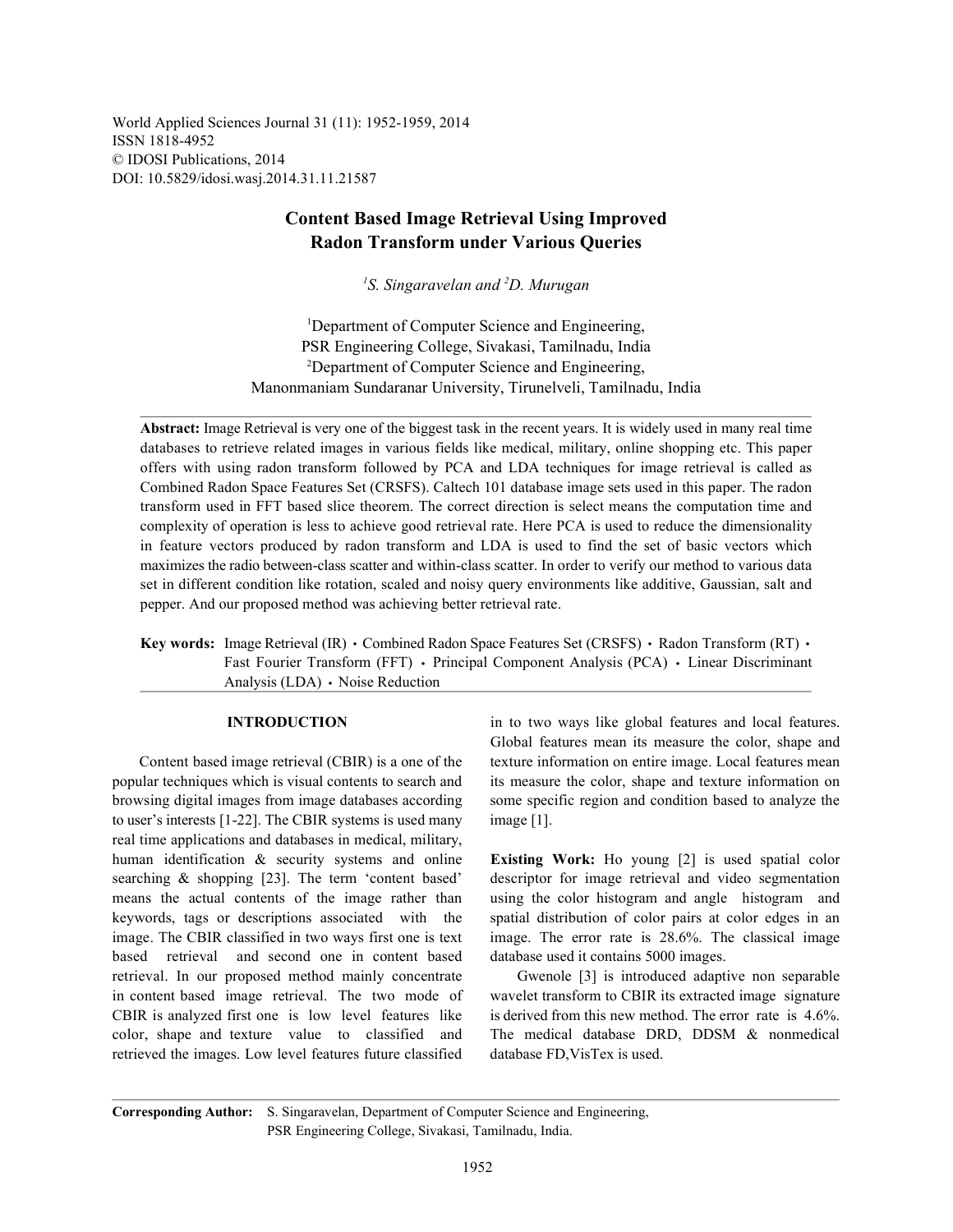Manesh kokare [4] is used new rotated complex wavelet filters to measure the texture values based on image retrieval. The error rate is 17.2%. The texture image database like Brodatz and VisTex is used.

Hui hui [5] is proposed a novel techniques for object spatial relationships semantic extraction and low level features extraction values was integrated. The error rate is 8.3%. The classical image database used.

Te –wei [6] is used multi resolution wavelet features of interest is apply to CBIR in discrete wavelet transform. The error rate is 23.7%. The classical image database used it contains 1000 images.

Gwenole [7] is integrated to proposed estimate query image in two function wavelet basic and regression function. The error rate is 3.1%. The Caltech 101, MOSSIDOR, face database and VisTex database used.

Yue Gao [8] is proposed an approach that simultaneously utilize both visual and textual information to estimate the relevance of user tagged images using hupergraph learning approach. The error rate is 2.4%. The Flicker datasets used it contains 104,000 images and Fig. 1: Proposed CBIR Method 83,999 unique tags is used.

heterogeneous visual features for histology image database. So for image database there are set of basic retrieval. The approach is multi objective learning vectors are stored regardless of the number of images methods. The error rate is 24%. The BiMed image used for each dataset in the training set. The length of the database used it contains 20000 images. basic vector depends on the number of components

sectorization of full haar wavelet transformed images for image is transformed into the radon space using radon extracting features. The paper proposed two phases to transform based on 2D-FFT slice theorem. The PCA sector the image plane is forward and backward plane. reduction is carried out as same as in the data/database The error rate is 24%. The classical image databases used. registered phase. The resultant vector is calculated using

in-plane rotation and scale invariant clustering in cbir the query phase weight vector values W was compared to objects. The error rate is 6.4%. The Smithsonian isolated data/database registration phase weight vectors values. leaf and Kimia - shape based database & Brodatz - texture The most similar weight vectors values images are listed based database used. in retrieval results. In this work two types of distance

content based image retrieval if Fig (1). It has a query and the corrected image. L2 Norm measures the Euclidian phase and another one is data/database registered phase. distance between the pixels of the original and the In the data/database registered phase the set of images corrected image. The method which is stated in this paper are transformed in to radon space using radon transform. was evaluated using the Caltech 101 database datasets Here radon transform performed based on 2D-FFT slice which contains classical images & texture images. theorem is applied in this method. The data generated by There are 8 different datasets used in this work. radon transform are reduced using principal component The images are color with a resolution of 120x120. For analysis (PCA). From those reduced dataset (ie. the some of the datasets, the image were taken at different mainly valuable components) a set of basic vector which angle, scaling and noise added and apply for our maximize the radio between-class scatter and within-class experiments. The subsequent part discussion of each scatter using linear discriminant analysis(LDA). One basic main part of the method process is presented.



Qianni [9] is used to automatically combine vector for each image is derived and stored in the Kekre [10] is proposed innovative idea of selected by the PCA stage. The query phase the input Yi-chen [11] is using radon transform to examine distance measure comparison methods was used to check **Proposed Method:** The method used in this paper for the absolute distance between the pixels of the original measure used, L1 Norm and L2 Norm. L1 Norm measures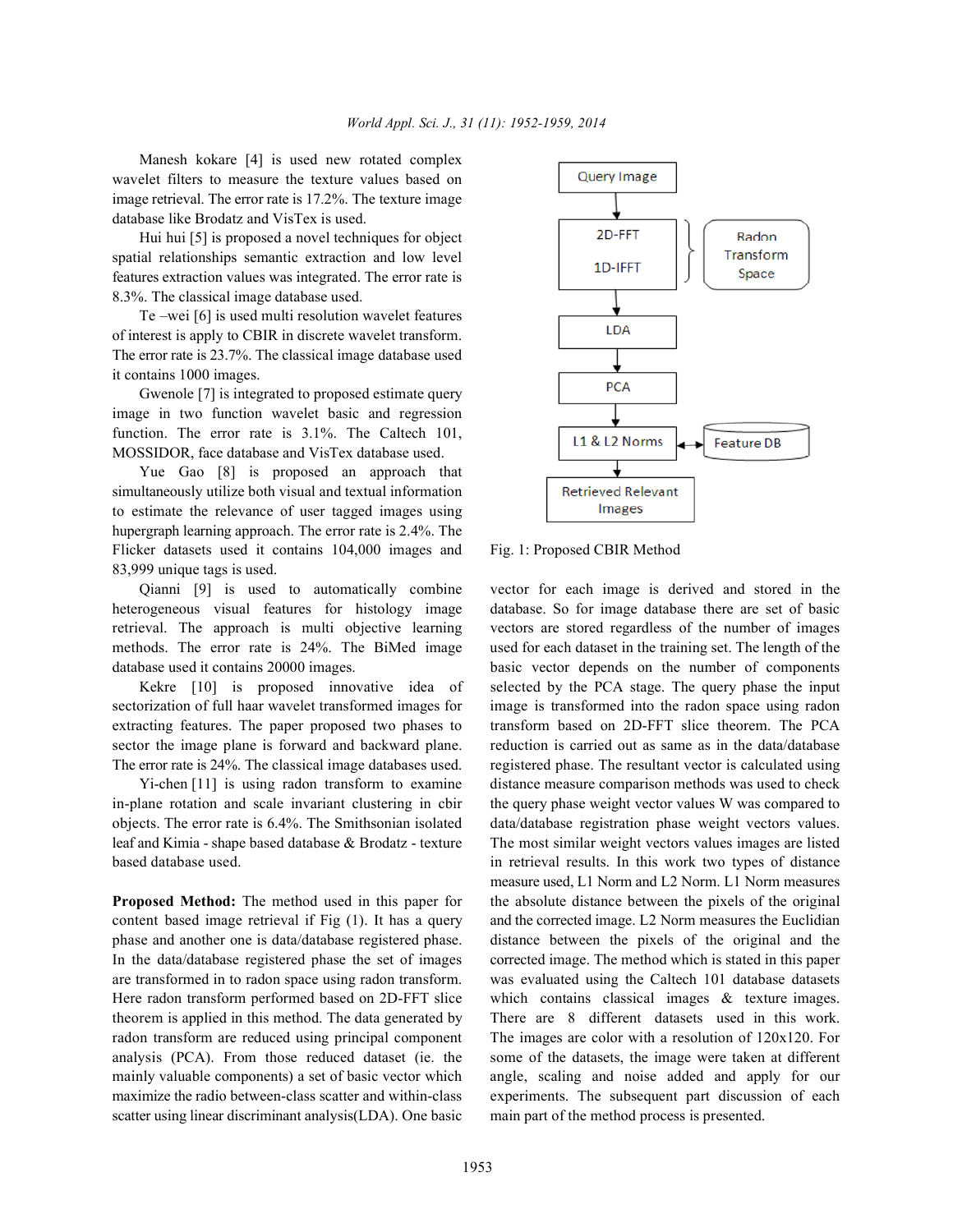

Fig. 2: Radon Transform Horizontal & Vertical Projection View

**Radon Transform:** The radon transform is used many applications like categories the visual objects [12], rotation invariants in objects identification [13, 15], face recognitions [14], image recognitions [16]. The radon transform is the projection of the image intensity along a radial line oriented at a specific angle. The radial coordinates are the values along the x'-axis, which is oriented at  $\Box$  degree counter clockwise from the x-axis. The origin of the both axis is the center pixel of the image. Radon transform of an image representation as a matrix, called sinogram.

**Horizontal and Vertical Projection:** The popular form expresses lines is

$$
t = x * \cos(\theta) + y * \sin(\theta)
$$
 (1)

 $\theta$  – angle & t – smallest distance to the origin of the coordinate system

Projection can be computed along any angle  $\theta$ , by use general equation of the radon transform

$$
g(t,\theta) = \iint_{-\infty}^{+\infty} f(x,y)\delta(t - x(\cos(\theta) - y\sin(\theta))dxdy \tag{2}
$$

The very strong property of the radon transform is the ability to extract lines (curves in general) from very noisy images.

**Rotation Invariance:** The radon transform of a two variable function x is defined as

$$
R_{\theta}x(t) = \int_{-\infty}^{\infty} x(t\cos\theta - s\sin\theta, t\sin\theta + s\cos\theta)ds
$$
 (3)

 $where(t, \theta) \in (-\infty, \infty) \times (0, \pi) \quad \forall s \in R$ 

To compute the value at any given point  $(t,\Box)$  in the radon domain by integrating along the line:

$$
(u, v) = (t \cos \theta - s \sin \theta + s \cos \theta)
$$
 (4)

Simple proof shows  $R_{\theta} \bar{x}(t) = R_{\theta + \hat{\theta}} x(t) \ \forall t$ , If x' is a rotated copy of x by on angle  $\theta$ 

Let  $\sigma_{\theta} \Delta \text{Var}_{t}[R_{\theta} \textbf{x}(t)]$  denotes the variance with respect to *t* of the RT at  $\theta$ .

 $\sigma_{\theta}$  - Useful in estimating the principal orientation in an image.

Estimate  $\hat{\mathbb{R}}$ 

$$
\hat{\theta} = \arg\min_{\theta} \left( \frac{d^2 \sigma \theta}{d\theta^2} \right) \tag{5}
$$

**Scale Invariance:** Let x' is the scaled copy of x with scaling factor  $\varepsilon$  such that

$$
\overline{x}(u,v) = x(\xi u, \xi v) \tag{6}
$$

Relate this to RT,

$$
R_{\theta}\overline{x}(t) = \int_{-\infty}^{\infty} \overline{x}(t\cos\theta - s\sin\theta + s\cos\theta)ds
$$

$$
= \int_{-\infty}^{\infty} x(\xi t\cos\theta - \xi s\sin\theta, \xi t\sin\theta + \xi s\cos\theta)ds
$$

 $=\frac{1}{\varepsilon}R_{\theta}x(\xi t)$ 

From this observation, scale invariance can be achieved through the normalization in the RT.

**Principal Component Analysis (PCA):** Principal Components Analysis (PCA) is one of several statistical tools available for reducing the dimensionality of a data set [19, 20 and 24]. Its relative simplicity and both computational and in terms of understanding what's happening and make it a particularly popular tool. The major goal of principal components analysis is to reveal hidden structure in a data set. In so doing, we may be able to

Identify how different variables work together to create the dynamics of the system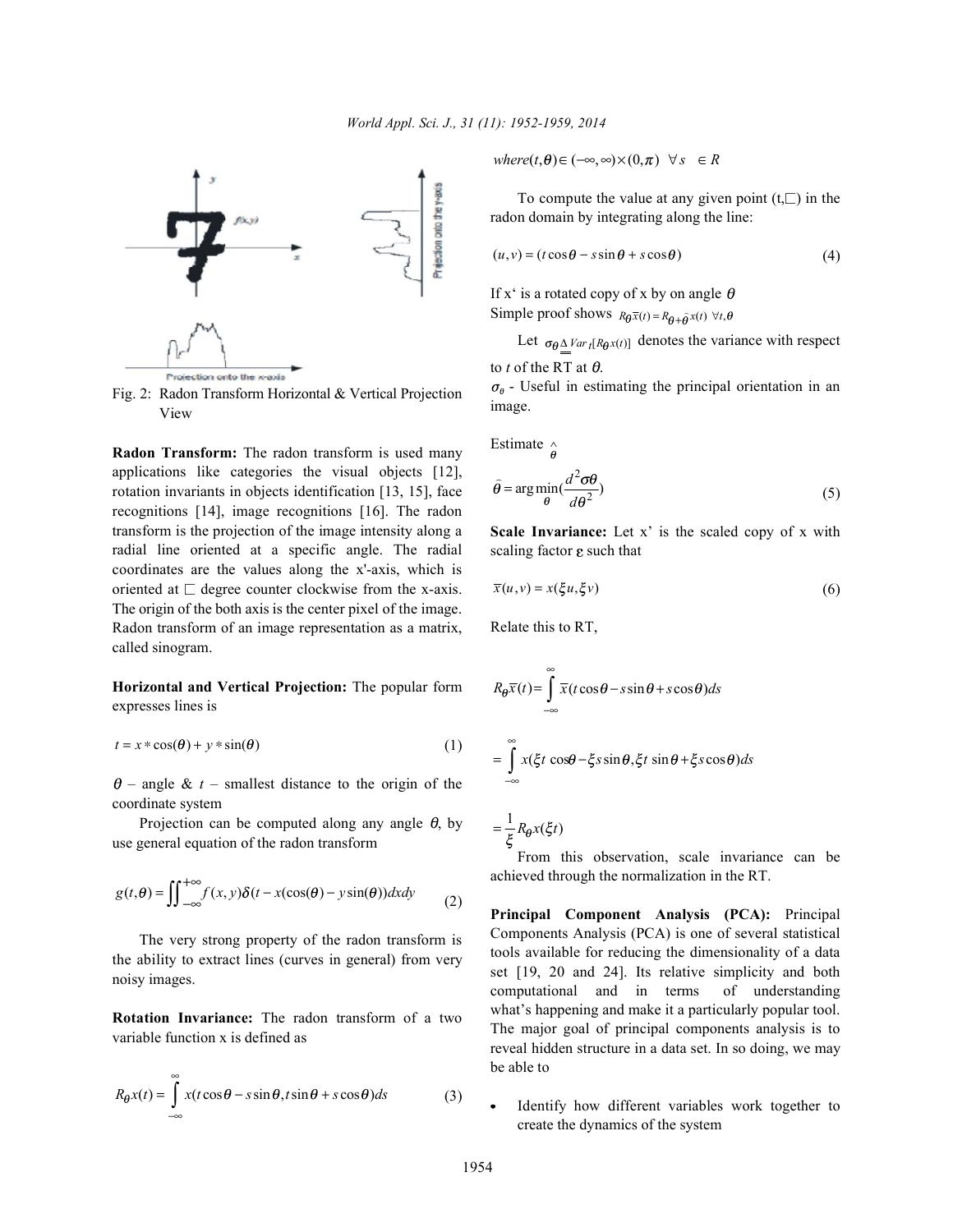

Fig. 4: FFT based Radon Transform Sinogram for an image

- Reduce the dimensionality of the data
- Decrease redundancy in the data
- Filter some of the noise in the data
- Compress the data

The training set D and testing set Q on basic vectors:

**Step 1:** Calculate mean value *m* for training set and subtract it from the training set

$$
m = \frac{1}{n} \sum_{i=1}^{n} D_i
$$
\n<sup>(7)</sup>

All training set  $D_i = D_i - m$ 

**Step 2:** Calculate the eigenvectors and eigenvalues of the training set covariance matrix *Ci*

$$
C_t = D \cdot D^Q \tag{8}
$$

The eigenvectors corresponding N largest eigenvalues of *C*. These construct the principal *<sup>i</sup>* component matrix (V).

**Step 3:** The basic vector matrix (E) is defined by:

$$
E = V \cdot D^Q \tag{9}
$$

**Step 4:** The reduced feature vectors for training and testing data calculated by:

$$
WD = D \cdot E \tag{10}
$$

$$
WQ = Q \cdot E \tag{11}
$$

**Linear Discriminant Analysis (LDA):** The LDA is used to find the set of basic vectors which maximizes the radio between –class scatter and within-class scatter [19, 21, 22-24].

The between class scatter matrix is defined by:

$$
S_B = \sum_{i=1}^{c} N_i (mi - mt) (mi - mt)^{Q}
$$
 (12)

Here, C – Classes, Ci- ith Class, Ni – number of samples, Mt – mean of the hole dataset, Mi – mean of the ith class.

The within- class scatter matrix is defined by:

$$
S_W = \sum_{i=1}^{c} \sum mk \in ci \ (mk - mi) \ (mk - mi)^Q \tag{13}
$$

The basic vector is defined by:

$$
W = \arg \max \left( \frac{\left| W^{\mathcal{Q}} S_B W \right|}{\left| W^{\mathcal{Q}} S_W W \right|} \right) \tag{14}
$$

Solving Equations (11) to produces a matrix W whose columns are the eigenvectors corresponding to the largest eigenvalues are calculated. These columns are the linear discriminant function related with classes as one of the function for each data. These functions are stored in the database to perform the classification.

**Noises in Image:** Image noise [17] is random (not present in the object imaged) variation of brightness or color information in images and is usually an aspect of electronic noise. It can be produced by the sensor and circuitry of a scanner or digital camera. Image noise can also originate in film grain and in the unavoidable shot noise of an ideal photon detector. Image noise is an undesirable by-product of image capture that adds spurious and extraneous information.

Fat-tail distributed or "impulsive" noise is sometimes called salt-and-pepper noise or spike noise. An image containing salt-and-pepper noise will have dark pixels in bright regions and bright pixels in dark regions. This type of noise can be caused by analog-to-digital converter errors, bit errors in transmission, etc. It can be mostly eliminated by using dark frame subtraction and interpolating around dark/bright pixels.

$$
f(x) = \begin{cases} f_a \text{ for } x = a \\ f_b \text{ for } x = b \\ 0 \text{ otherwise} \end{cases}
$$
 (15)

In this equation, if fa or fb is zero, we have unipolar impulse noise. If both are nonzero and almost equal, it is called salt-and-pepper noise. Impulsive noises can be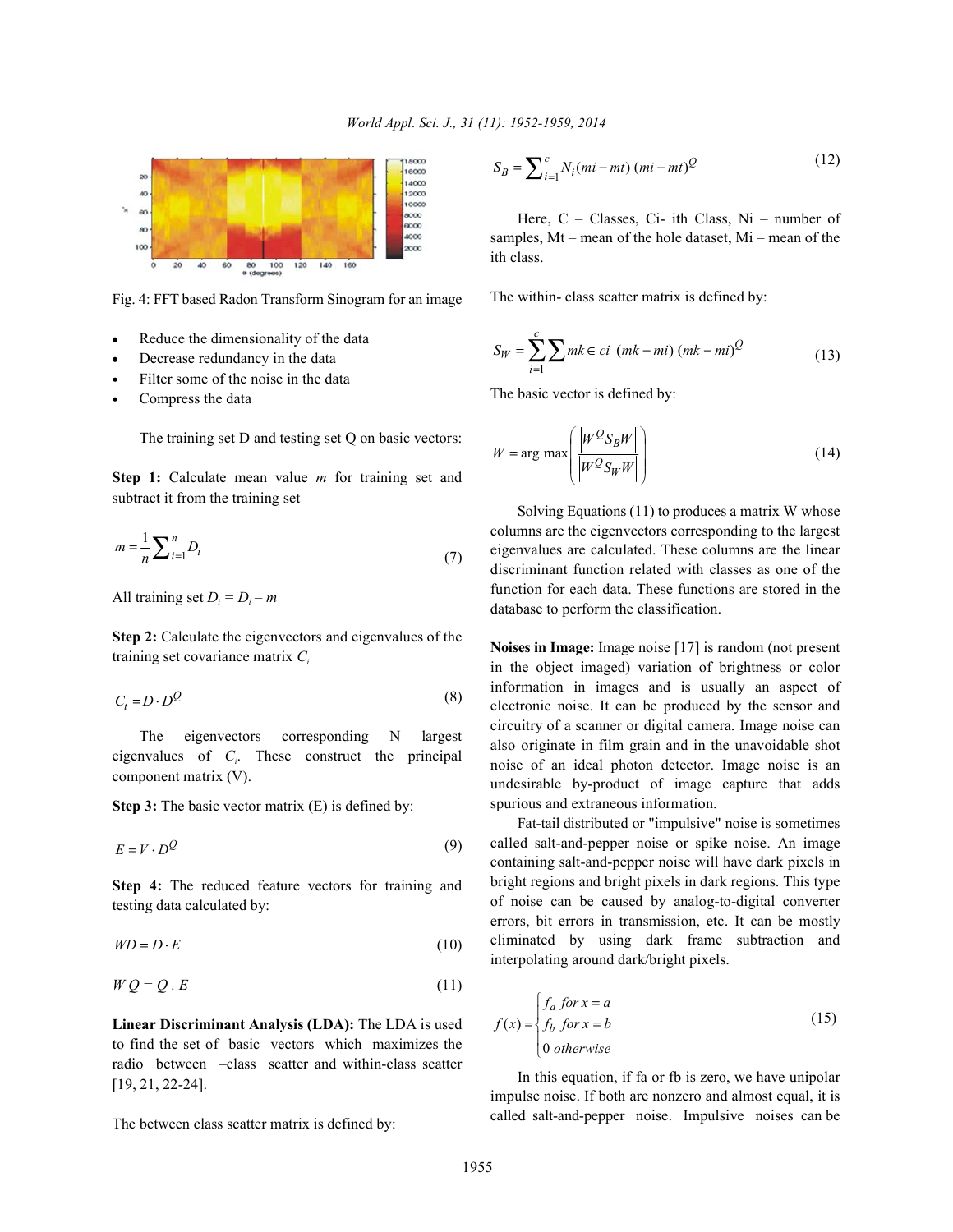positive and / or negative. It is often very large and can  $W2 = (abs (img query (w) - img database (w))$ go out of the range of the image. It appears as black and white dots, or saturated peaks. **Performance Measure:** In the CBIR performance measure

an image sensor, that is, of the constant noise level in & Recall. dark areas of the image. In color cameras where more amplification is used in the blue color channel than in the green or red channel, there can be more noise in the blue channel

$$
I_V(x, y) = I(x, y) + V(x, y)
$$
\n(16)

where Iv is the observed image with noise, I is the true **Experiments:** The proposed image retrieval method signal (image) and V is the noise component. Many (CRSFS) was applied Caltech 101 database datasets additive noise models exist and the following are some images in the size 120x120 pixel resolution. Totally four common additive noise models with their Probability experiments conducted. Each with different query Density Function (PDF) [18]. Gaussian noise is most environments like normal, rotated, scaled and noisy and commonly used as additive white noise to yield additive performance was evaluated and represent in Tables white Gaussian noise. (1, 2, 3, 4). The two types of distance measure function

$$
f(x) = \frac{1}{\sqrt{2\pi\sigma^2}} e^{-\frac{-(x-\mu)^2}{2\sigma^2}}
$$
 (17)

imaging systems, but provides a useful comparison with 97.8%. Gaussian noise. The PDF of uniform distribution is given by **Situation - 2:** In this situation performance measured in

$$
f(x) = \begin{cases} \frac{1}{\sigma^2 \sqrt{3}} & \text{for } |x| \le \sigma \sqrt{3} \\ 0 & \text{else} \end{cases}
$$
(18)

# **Distance Measures:**

weight vector values of the query and the database & pepper, additive and uniform noise in query image. It's images. applied in 8 datasets combined with classical & texture

 $W1 = ((img\_query_ (w) - img\_database_ (w))^2)$  98.5%.

weight vector values of the queryl and the database in standard image used as query image. It's applied images. in 8 datasets combined with classical & texture

Formula for the L1 norm is:\n
$$
98.8\%.
$$

Amplifier noise is a major part of the "read noise" of is calculated in this work was universal methods Precision

$$
Precision = \frac{No \text{ of relevant images retrieved}}{Total \text{ no of images retrieved}}
$$

$$
Recall = \frac{No \text{ of relevant images retrieved}}{Total \text{ no of images in the database}}
$$

was evaluated and represent in Table (5). The proposed existing traditional methods in Fig 7. was used in our proposed method is L1 & L2 performance method overall performance was compared to other

where the parameter  $\mu$  is called the mean and it determines **Situation-1** : In this situation performance measured in the location of the peak of the density function, parameter different rotated angle in query image. It's applied in 8  $\sigma$  is called standard deviation and  $\sigma$ 2 is variance of the datasets combined with classical & texture images. distribution. The selected Query rotated angles was 30°, 60°, 90° and Uniform noise is not often encountered in real-world  $120^\circ$ . See Table (1). It obtained percentage is around

> datasets combined with classical & texture images. The selected Query scaling factor was  $30x30$ ,  $60x60$  and different scaling factor in query image. It's applied in 8 120x120. See Table (2). It obtained percentage is around 98.3%.

*L1& L2 Norm:* **Situation-3:** In this situation performance measured in L2 Norm measures the Euclidian distance between the different noise information added to query image like salt Formula for the L2 norm is: images. See Table (3). It obtained percentage is around

L1 Norm measures the absolute distance between the **Situation-4:** In this situation performance measured images. See Table (4). It obtained percentage is around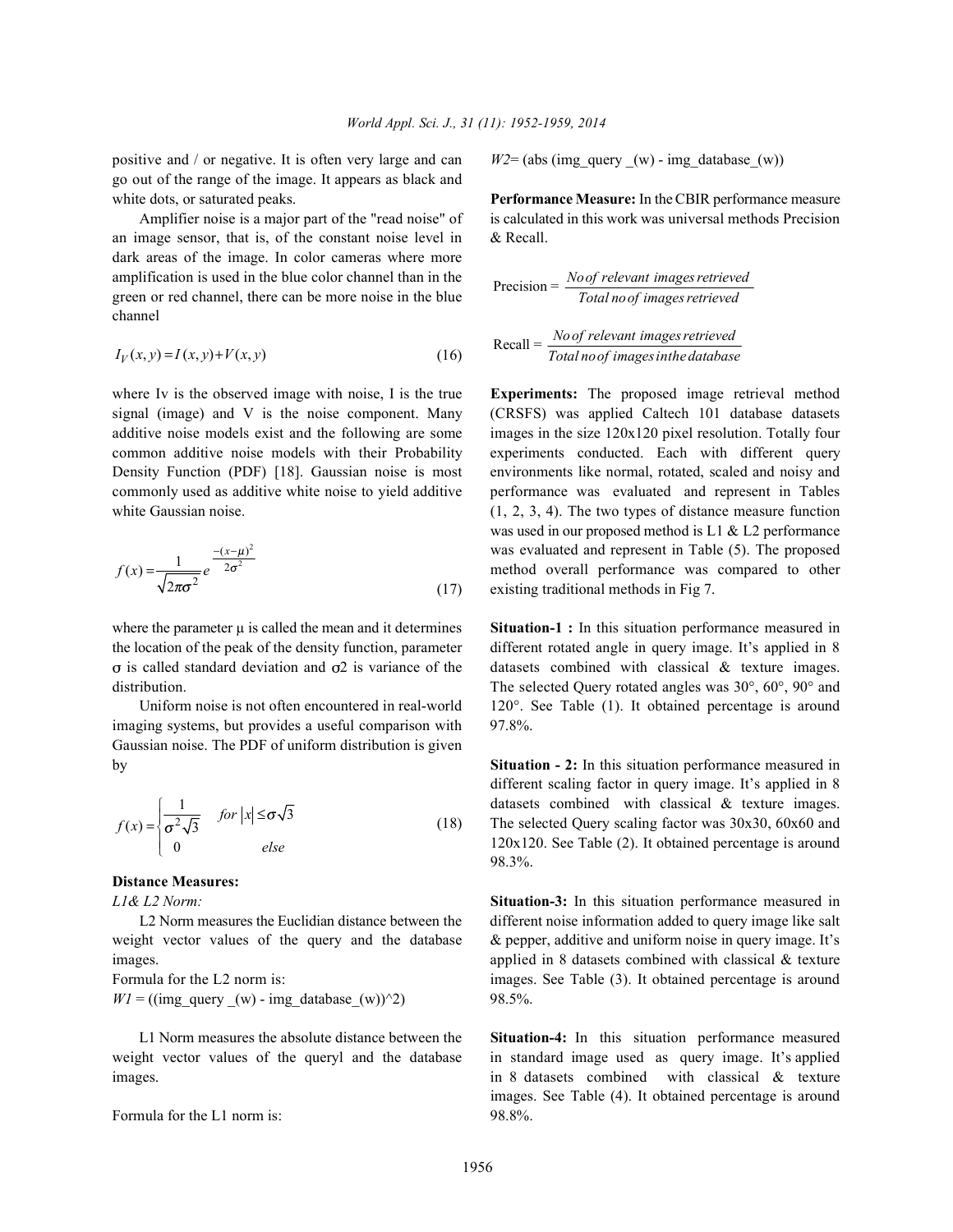*World Appl. Sci. J., 31 (11): 1952-1959, 2014*

| Example<br>Image<br>sets           |                  |    |    |    |    |    |     |    |
|------------------------------------|------------------|----|----|----|----|----|-----|----|
| Example<br>Image<br>with<br>Noises | $4 + 4$<br>Tarif |    |    |    |    |    |     |    |
| No of<br>Images                    | 91               | 47 | 64 | 88 | 35 | 85 | 110 | 86 |

Fig. 3: Caltech 101 database Images

|  | Table 1: Recognition Rate for Query in Different Angles |
|--|---------------------------------------------------------|
|--|---------------------------------------------------------|

| <b>Image Set</b>   |       | Angle<br>$30^\circ$ | Angle<br>$60^\circ$ | Angle<br>$90^{\circ}$ | Angle<br>$120^\circ$ |
|--------------------|-------|---------------------|---------------------|-----------------------|----------------------|
| Classical<br>Image | Set 1 | 91.5                | 93.3                | 97.8                  | 94.7                 |
|                    | Set 2 | 96.4                | 90.4                | 88.5                  | 94.5                 |
|                    | Set 3 | 95.2                | 92.4                | 90.9                  | 96.7                 |
|                    | Set 4 | 89.6                | 95.3                | 92.7                  | 88.3                 |
|                    | Set 5 | 95.6                | 91.5                | 97.2                  | 89.9                 |
| <b>Texture</b>     | Set 6 | 97.7                | 88.4                | 93.7                  | 95.2                 |
|                    | Set 7 | 96.8                | 95.2                | 92.7                  | 94.1                 |
|                    | Set 8 | 89.5                | 96.2                | 93.8                  | 97.1                 |

Table 2: Recognition Rate for Query in Different Scaling Factor

|           |       | <b>Scaling</b> | <b>Scaling</b> | <b>Scaling</b> |
|-----------|-------|----------------|----------------|----------------|
| Image Set |       | Factor         | Factor         | Factor         |
|           |       | 30x30          | 60x60          | 90x90          |
|           | Set 1 | 95.4           | 91.5           | 98.1           |
| Classical | Set 2 | 93.2           | 97.5           | 96.3           |
|           | Set 3 | 97.8           | 88.3           | 89.4           |
| Image     | Set 4 | 96.4           | 92.8           | 98.2           |
|           | Set 5 | 97.1           | 91.3           | 94.7           |
| Texture   | Set 6 | 98.3           | 95.5           | 88.9           |
|           | Set 7 | 88.5           | 96.7           | 91.9           |
|           | Set 8 | 89.4           | 87.2           | 96.2           |

Table 3: Recognition Rate for Query in Normal

| Image Sets | <b>Recognition Rate</b> |  |  |
|------------|-------------------------|--|--|
| Set 1      | 98.3                    |  |  |
| Set 2      | 97.8                    |  |  |
| Set 3      | 98.1                    |  |  |
| Set 4      | 98.6                    |  |  |
| Set 5      | 97.3                    |  |  |
| Set 6      | 98.8                    |  |  |
| Set 7      | 97.4                    |  |  |
| Set 8      | 97.8                    |  |  |



Fig. 5: Recognition Rate for Different Query Types in Different Datasets



Fig. 6: CRSFS Maximum Recognition Rates is compared with other existing methods like Radon Transform (RT), Linear Discriminant Analysis (LDA) & Principal Component Analysis (PCA).

### **DISCUSSIONS**

Image retrieval completed using our proposed method Combined Radon Space Features Set. This proposed methods recognition rate is compared with the mention literatures & references [2, 4, 6, 9, 10]. This is represent our proposed combined feature space matrix is very effectively represent the image features. From the different situation conducted in different query environments it appears that the performance is improved with the increased number of related images retrieved followed by query image. Table [1-4] represented the different query types used and achieved the better recognition rate.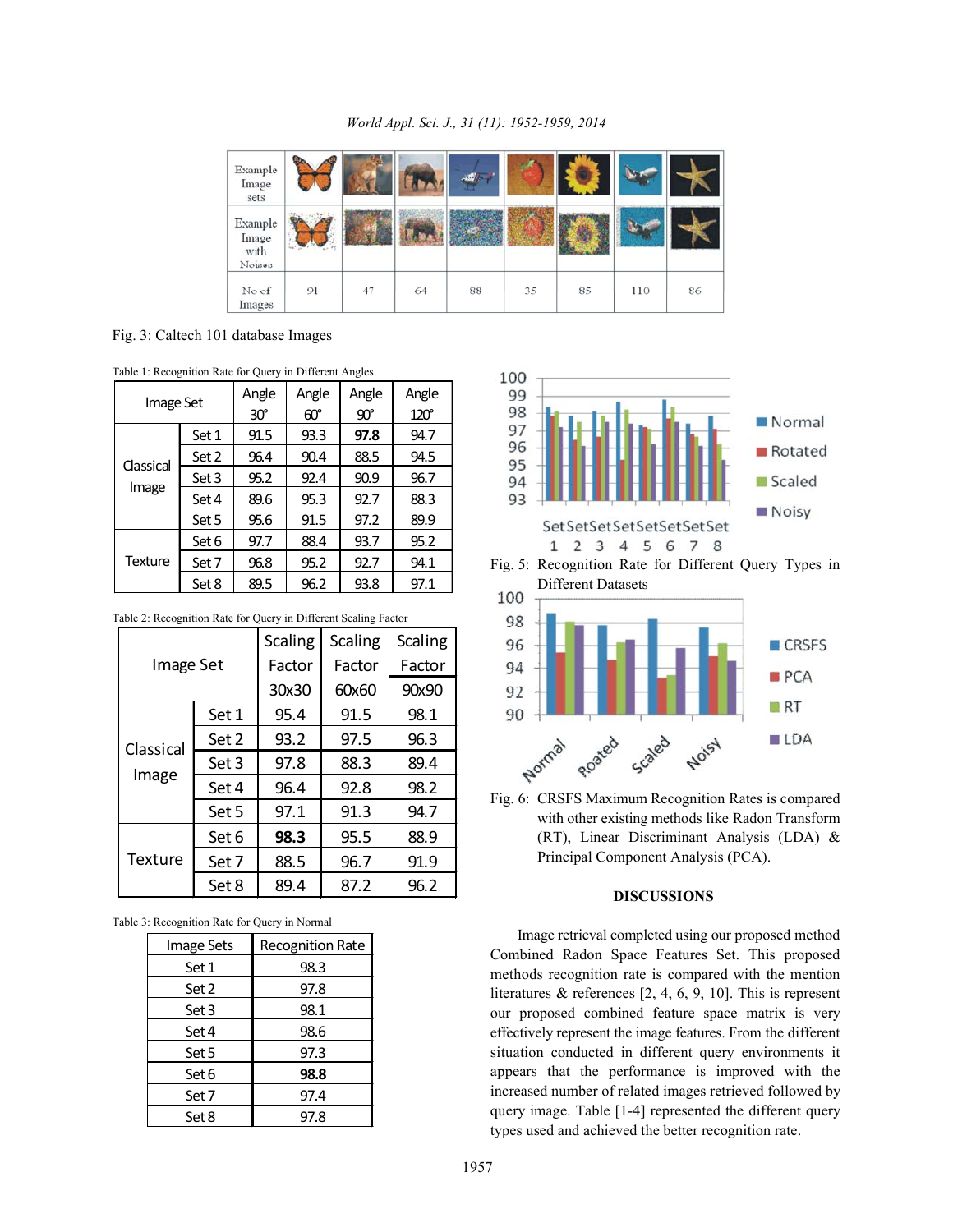| Table 4: Recognition Rate for Query in Different Noises |              |            |           |            |  |
|---------------------------------------------------------|--------------|------------|-----------|------------|--|
| Noise Types                                             | <b>CRSFS</b> | <b>PCA</b> | <b>RT</b> | <b>LDA</b> |  |
| Salt & Pepper Noise (Variance = $0.05$ )                | 98.5         | 66.9       | 96.45     | 94.725     |  |
| Salt & Pepper Noise (Variance = $0.1$ )                 | 94.45        | 64.7       | 92.538    | 90.7       |  |
| Salt & Pepper Noise (Variance = $0.15$ )                | 95.25        | 60.025     | 96.34     | 94.725     |  |
| Salt & Pepper Noise (Variance = $0.2$ )                 | 85.525       | 56.775     | 81.67     | 76.725     |  |
| Additive Noise (mean = $0.05$ , variance = $0.05$ )     | 91.5         | 60.2       | 86.455    | 84.45      |  |
| Additive Noise (mean = $0.1$ , variance = $0.1$ )       | 68.258       | 44.75      | 61.56     | 55.575     |  |
| Additive Noise (mean = $0.15$ , variance = $0.15$ )     | 46.725       | 34.375     | 40.34     | 43         |  |
| Additive Noise (mean = $0.2$ , variance = $0.2$ )       | 33.58        | 22.625     | 30.25     | 26.95      |  |
| Uniform Noise (Speckle Variance $=0.05$ )               | 98.625       | 68.5       | 97.5      | 96.925     |  |
| Uniform Noise (Speckle Variance $=0.1$ )                | 97.924       | 66.125     | 96.125    | 94.175     |  |
| Uniform Noise (Speckle Variance $=0.15$ )               | 92.350       | 63.725     | 89.55     | 90.2       |  |
| Uniform Noise (Speckle Variance $= 0.2$ )               | 86.540       | 61.575     | 84.875    | 83.625     |  |



Fig. 7: Performance Comparison of Proposed Method CRSFS, PCA, RT and LDA in salt & pepper noise **REFERENCES** variance  $= 0.05$ .

|           |       | Distance Measures |                |  |
|-----------|-------|-------------------|----------------|--|
| Image Set |       | L1                | L <sub>2</sub> |  |
|           | Set 1 | 0.25              | 0.87           |  |
| Classical | Set 2 | 0.31              | 0.56           |  |
|           | Set 3 | 0.18              | 0.73           |  |
| Im age    | Set 4 | 0.29              | 0.66           |  |
|           | Set 5 | 0.45              | 0.88           |  |
|           | Set 6 | 0.13              | 0.91           |  |
| Texture   | Set 7 | 0.17              | 0.93           |  |
|           | Set 8 | 0.21              | 0.73           |  |

Table 5: Recognition Rate for L1 & L2 Distance Measures

Table [5] represented the two types of distance measure methods L1 & L2 applied in this datasets and distance measures value is point up. Fig [5, 6] represented the proposed method recognition rates was compared with other existing methods. The all above situations Tables [1-4] experiments values is clear to report this proposed method performance is good.

# **CONCLUSION**

Image Retrieval method has been described in this work. The main part of this work is PCA and LDA directly apply to the radon space relatively than images. In this work radon transform used in this method was FFT based. The method was verified Caltech 101 database contains 8 image sets. The best recognition rate 98.8%, 97.8%, 98.3% and 97.5% achieved by normal, rotated, scaled and noisy query environments.

The Enhanced Radon Transform achieved in this method better than related works stated in the literature review section 2.

- 1. Michel, S. lew, Nicu Sebe, Chabane Djeraba and Ramesh Jain, 2006. Content-Based Multimedia Information Retrieval: State of the Art and Challenges, ACM Transactions on Multimedia Computing, Communications and Applications,  $2(1): 1-19.$
- 2. Ho Young Lee, Ho Keun Lee and Yeong Ho Ha, 2003. Spatial Color Descriptor for Image Retrieval and Video Segmentation, IEEE Transactions on Multimedia, 5(3).
- 3. Gwénolé Quellec, Mathieu Lamard and Guy Cazuguel, 2010. Adaptive Nonseparable Wavelet Transform via Lifting and its Application to Content-Based Image Retrieval, IEEE Transactions on Image Processing, 19(1).
- 4. Manesh Kokare, P., K. Biswas and B.N. Chatterji, 2005. Texture Image Retrieval Using New Rotated Complex Wavelet Filters, IEEE Transactions on Systems Man,and Cybernetics—PART B: Cybernetics, 35(6).
- 5. Hui Hui Wang, Dzulkifli Mohamad and N.A. Ismail, 2013. Semantic Gap in CBIR: Automatic Objects Spatial Relationships Semantic Extraction and Representation, International Journal Of Image Processing (IJIP), 4(3).